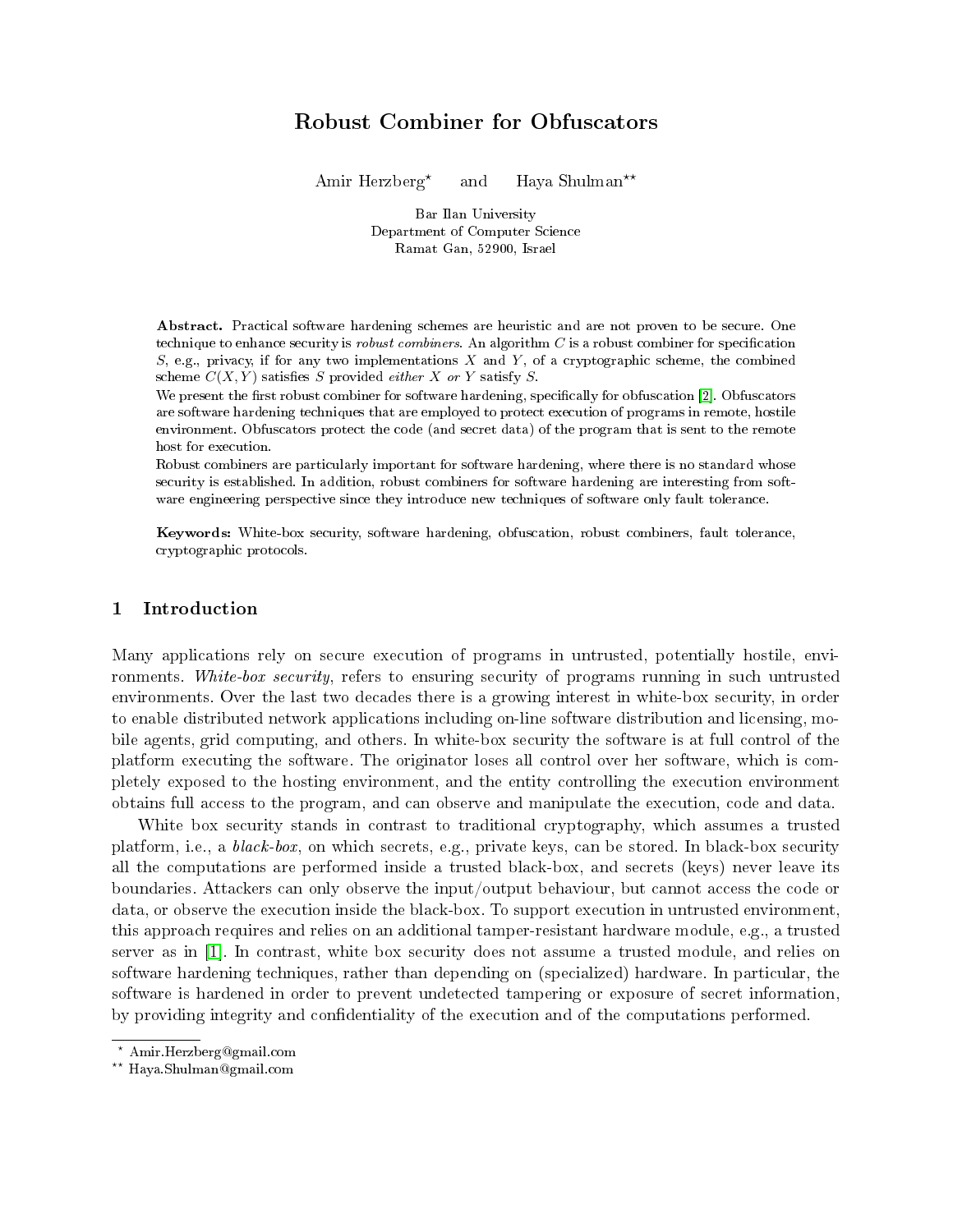Although provably secure software hardening techniques exist, e.g., [\[4\]](#page-8-2), they are highly inefficient for practical applications, and due to efficiency considerations, software hardening techniques employed in practice do not rely on provable security. Heuristic implementations are a typical choice in practice, which often gain a reasonable security reputation as a result of failed efforts to cryptanalyse them, and as a result of build-break-fix<sup>[1](#page-1-0)</sup> paradigm. Same approach is also taken in black-box cryptography, e.g., instead of implementing schemes with provable security, cryptanalysis secure standards, such as AES [\[8\]](#page-9-0), are employed, resulting in efficient and practical implementations. When security of the cryptographic primitive is not proven, robust combiner is a safe choice, to ensure that the overall security of the cryptosystem will be as that of the most secure underlying primitive. In this work we focus on *robust combiners* for software hardening techniques. More specifically, we present a robust combiner for obfuscators, [\[2\]](#page-8-0), in Section [3.](#page-5-0) Our approach and constructions may constitute a methodology for future heuristic white-box primitives.

Robust combiners ensure that the scheme is at least as secure as the stronger one of the underlying candidates. Robust combiners are employed for practical constructions to provide security when the security of the underlying primitives is not known, e.g., the primitive is believed to be secure due to failed crypt-analysis. Robust combiners are especially important in white-box security, where mostly heuristic or cryptanalysis secure solutions are employed, since provably secure solutions are inefficient for practical purposes.

Obfuscation is a prevalent software hardening technique used in practice, and can be employed as a building block in higher layer protocols. Obfuscator  $\mathcal O$  is an efficient algorithm, that when applied on some program  $P$ , see Figure [2,](#page-3-0) produces an obfuscated program  $P'$ , that has the same functionality as P (for any input,  $\mathcal{O}(P)$ ) produces the same result as P), but its code is harder to understand and analyse. There are many practical constructions of obfuscators, yet none is known to be provably secure, and due to result of Barak et al. [\[2\]](#page-8-0) we cannot hope for a universal obfuscator that would turn the code of every program into one that is hard to understand and reverse engineer.

Obfuscators aim to hide the code of the executing program, and once the program is obfuscated and sent to remote host, there is no further interaction with the originator of the program, and the remote environment can execute the obfuscated program on any input of its choice and observe the output. Obfuscator can be used for software protection and licensing, where a program (implementing some secret, proprietary algorithm) is distributed to users, that can evaluate the program on any input and obtain result. For instance, a program can implement an algorithm that finds prime factors of a given composite number. The user purchases the program and can factor any number of its choice. The goal is to prevent the malicious acts targeted at circumventing software protection to recover the secret algorithm, e.g., by competitors. Since the security of existing obfuscators is not proven, robust combiners is a natural choice to enhance security.

### 1.1 Our contribution: Robust Combiners for Obfuscators

We present robust combiners for software hardening, specifically for obfuscation [\[2\]](#page-8-0). Applying obfuscator on an obfuscated program, i.e., combining obfuscators, is a folklore way to enhance security, yet no formal construction prior to this work was given. In addition, whether combining obfuscators indeed contributes to overall security has been controversial among practitioners. In this work we precisely define cascade combiner for obfuscation, and provide a formal proof of security, i.e., we

<span id="page-1-0"></span> $1 \text{ A software implementation is published for public scrutiny and undergoes extensive efforts to cryptanalyse it.}$ If a weakness is found, it is being fixed, and the software is tested again for security. Eventually, a software implementation is believed to be cryptanalysis secure, due to failed efforts to cryptanalyse it.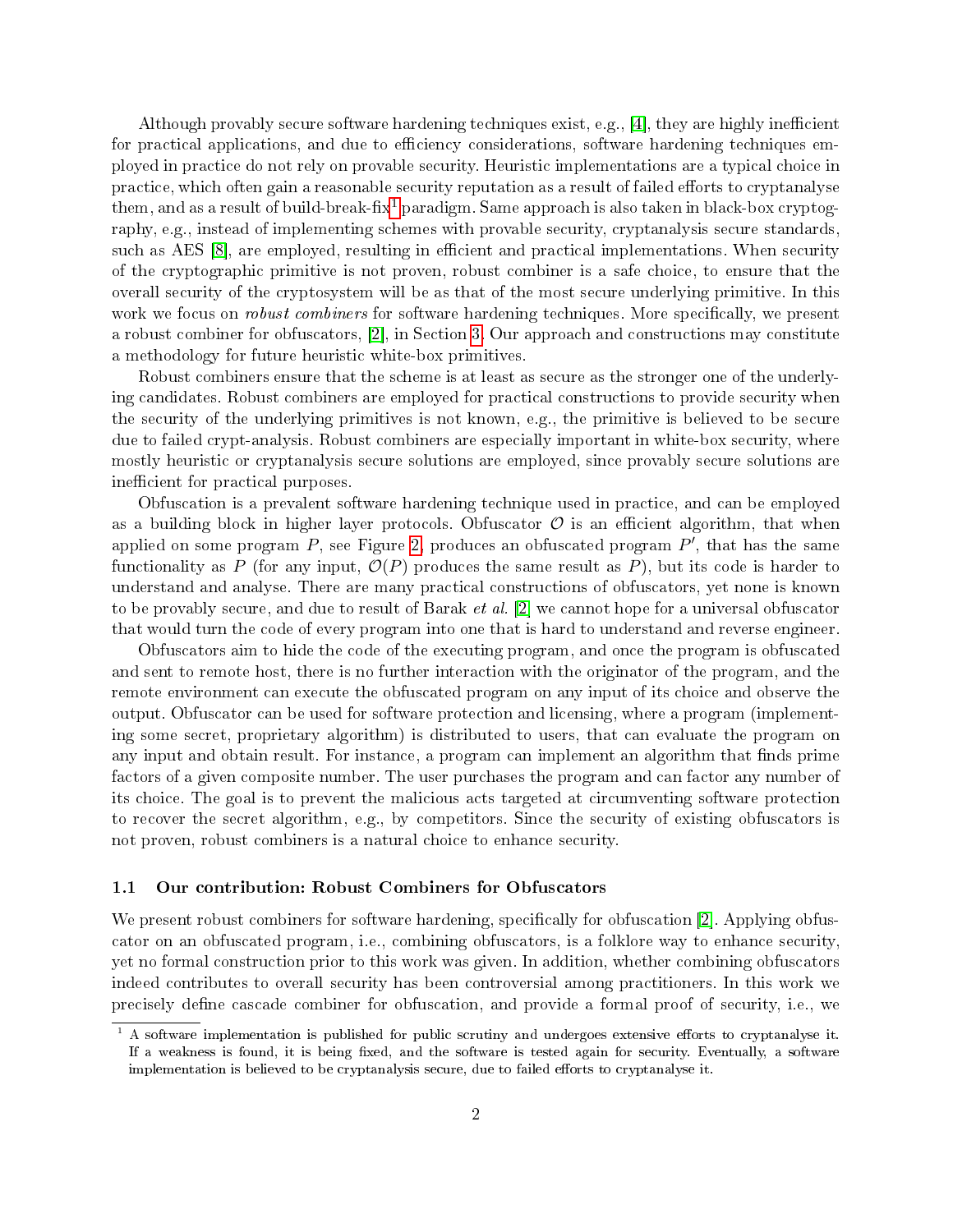show that cascade is a robust combiner for obfuscation. Our combiner for obfuscators is (1,2)-robust, i.e., it receives two obfuscators  $\mathcal{O}'$  and  $\mathcal{O}''$ , and produces a third obfuscator  $\mathcal O$  that is secure according to virtual black-box property, if one of the underlying obfuscators is virtual black-box secure. The cascade combiner for obfuscator  $\mathcal{O}$ , see Figure [1,](#page-2-0) receives a program P in an input, applies  $\mathcal{O}'$ and receives  $\mathcal{O}'(P)$ . It then provides  $\mathcal{O}'(P)$  in an input to obfuscator  $\mathcal{O}''$ , and returns the resulting obfuscated program  $\mathcal{O}''(\mathcal{O}'(P))$ .

<span id="page-2-0"></span>

 ${\bf Fig. 1.}$  Cascade obfuscator  ${\cal O}$  receives a program  $P,$  and applies  ${\cal O}'$  and  ${\cal O}''$  sequentially. The resulting obfuscated program  $\mathcal{O}''(\mathcal{O}'(P))$  is then output.

### 1.2 Robust Combiners

The security of cryptographic constructions often depends on unproven hardness assumptions, or on the security of primitives that withstood cryptanalysis attacks. A common approach employed to enhance security is to construct robust combiners, by combining two or more cryptographic primitives into one, s.t. the resulting construction is secure even when only some of the candidates are secure. Robust combiners can also be applied for fault tolerance, i.e., to ensure the correctness of the resulting combined scheme and to prevent erroneous implementations or design bugs. Robust combiners for various cryptographic primitives were shown, and alternately, an impossibility of achieving robust constructions for others was presented.

The most well-known combiner is the cascade combiner, which is a sequential application of two cryptographic primitives. Even and Goldreich [\[9\]](#page-9-1) showed that cascade is a robust combiners of block ciphers, against message recovery attacks. Cascade, and other basic robust combiners, were studied by Herzberg  $[12]$ , for encryption,  $MAC$ , signature and commitment schemes. Robust combiners were also studied for other primitives, e.g. hash functions Fischlin and Lehmann [\[10\]](#page-9-3), Boneh and Boyen [\[3\]](#page-8-3), private information retrieval (PIR) Meier and Przydatek [\[14\]](#page-9-4) and oblivious transfer Harnik et al. [\[11\]](#page-9-5).

Robust combiners are especially important in the context of white-box security, where security of practical candidates is not proven. Furthermore, the existing provably secure white-box primitives are either restricted to a limited class of functions or inefficient and as a result not applicable to practical implementations. Therefore, practitioners have to use heuristic constructions, and currently there isn't even a candidate whose security is sufficiently established; therefore robust combining of candidates is highly desirable.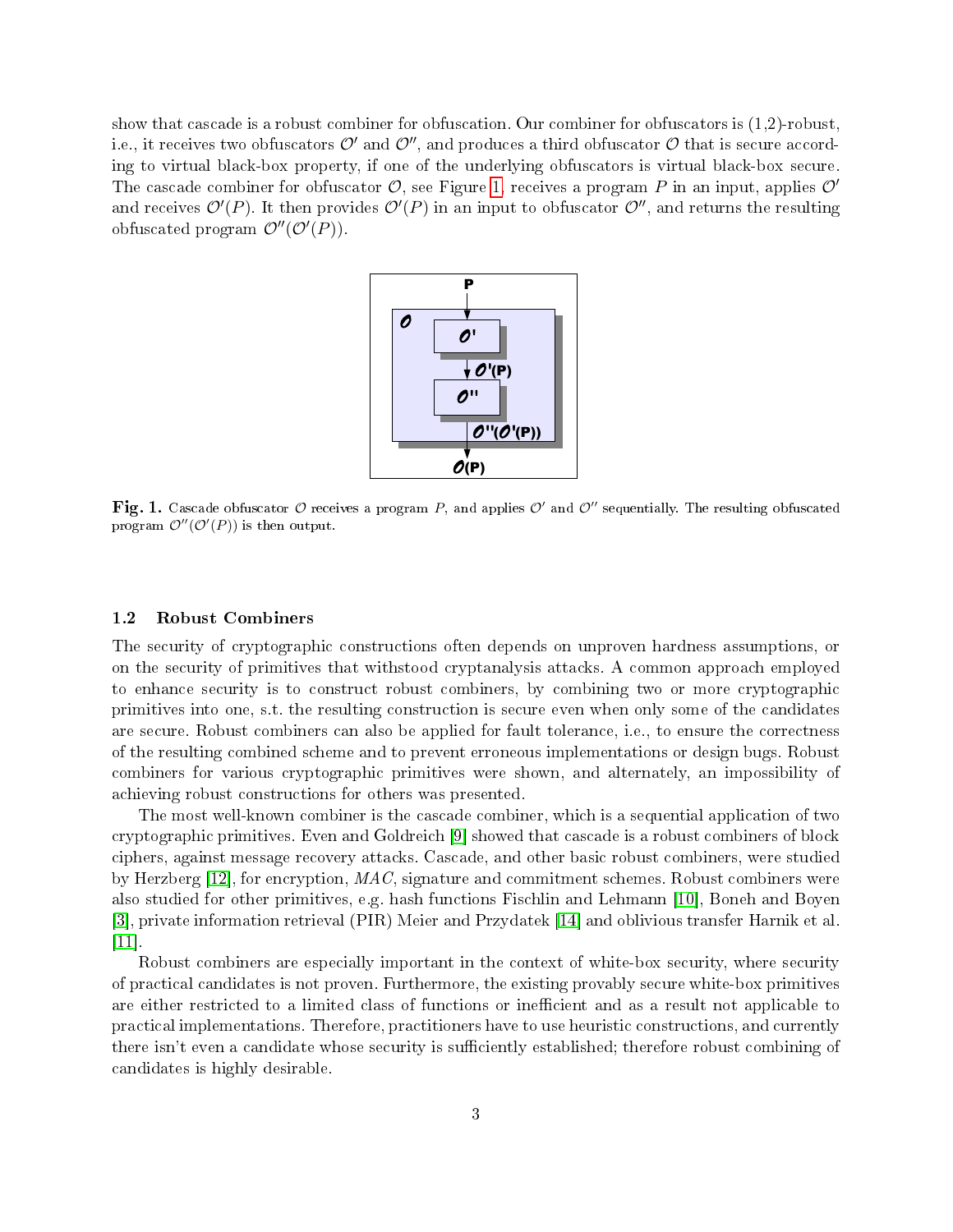In principle, robust combiners ensure also fault tolerance: the combined output will meet the spec, even if the code (or hardware) running one mechanism has some fault, and as a result the output of this mechanism does not meet its specifications. However, we caution that many constructions of robust combiners, including the one we present in Section [3,](#page-5-0) only ensure robustness to the security properties, and assume that some basic functionality is preserved by all modules. In such cases, where functionality is not preserved, the robust combiner does not ensure also fault tolerance (for arbitrary hardware/software faults). We leave it as an open question, whether it is possible to design a robust combiner for obfuscators, which will be tolerant for arbitrary faults (not just faults on security specifications).

### 1.3 Software Hardening Techniques: Virtual Black-Box Obfuscation

In white-box security the attacker obtains full access to the implementation. This is in contrast to traditional cryptography where a *black-box* (such as a trusted hardware) is assumed to exist, on which secrets can be stored. An attacker cannot access this black-box but can only observe the input-output behavior of the cryptographic implementation, e.g. a server performing signature computations on request. The inherent distinction in the attacker's abilities between the two models implies that traditional cryptographic tools are not applicable to remote environments, since they rely on the fact that the secrets used by the software do not reside on the same execution platform as the malicious host, and are thus not accessible to the attacker. Therefore, alternative tools and techniques have been proposed, with obfuscation being a prevailing technique employed by practitioners to harden software for execution in a remote environment, e.g., [\[6,](#page-9-6) [7\]](#page-9-7). There are practical and theoretical works on obfuscation, including formal definitions and negative and positive results, which we briefly survey below. In [\[2\]](#page-8-0) Barak et al. formalised the notion of obfuscation: an obfuscator  $\mathcal{O}(\cdot)$ , is a probabilistic polynomial time algorithm, which on an input a program P generates an obfuscated program  $\mathcal{O}(P)$ , such that  $\mathcal{O}(P)$  has the same functionality as P, is at most polynomially slower than P, but leaks no more information about  $P$  than a black-box access to  $P$  would. Obfuscated program is then sent off to remote platform, see Figure [2.](#page-3-0) Intuitively this means that the resulting obfuscated program should be harder to reverse engineer and to analyse. That is, the goal of obfuscation is to prevent reverse engineering, and to make it hard to extract information from the binary code. Consider a

<span id="page-3-0"></span>

Fig. 2. A program  $P$  is obfuscated, and then sent to remote platform. The user controlling the execution environment can execute the obfuscated program on any input of its choice and can observe the outputs. The virtual black-box property requires that the user does not learn more about the program than an oracle access to the program would reveal.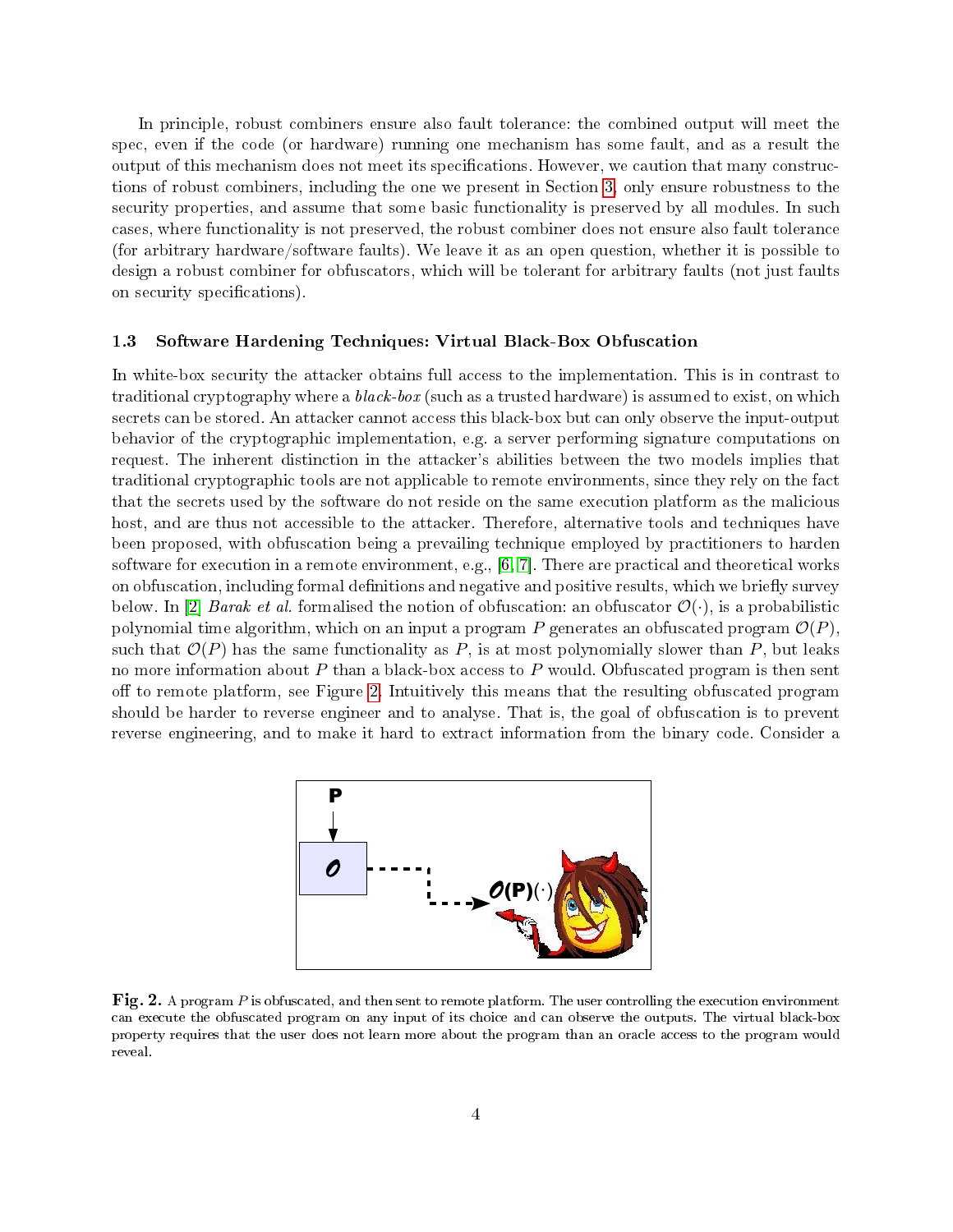mobile agent purchasing goods on behalf of its originator. The agent purchases best offer based on its internal parameters and signs the purchase with an embedded secret signing key. If the platform hosting the agent could extract the secret key, it could use it to sign any document of its choice. However given a secure obfuscator, it would be possible to obfuscate the agent's code, thus preventing key extraction and analysis of agent's code and data.

The result in [\[2\]](#page-8-0) also showed that there are programs which cannot be obfuscated. Namely, they showed that there does not exist an obfuscator that can protect every program's code from exposing more than the program's input-output behavior. Thus the goal is to investigate obfuscators for specific function families. Positive results in obfuscation presented constructions of obfuscated functions e.g. [\[5,](#page-9-8) [15,](#page-9-9) [13\]](#page-9-10), which are secure according to [\[2\]](#page-8-0). However, none of these works show how to construct an obfuscator that could be applied on programs to harden them, but they instead construct obfuscated programs from 'scratch'. Those results do not suffice for practical definition of `obfuscation' but they do exhibit a feasibility, paving way to future work in this direction.

As for practical and commercial mechanisms based on obfuscation, those lack a clearly stated security analysis, and rely on security by obscurity, which contradicts basic cryptographic principles, and assume limited patience of the attackers when reverse engineering. Other proposed obfuscations may rely on program analysis that is known to be pragmatically difficult, however, are very susceptible to continuing improvements in program analysis. Unfortunately, to date, no secure practical obfuscation candidates are known to exist, e.g. it is not known how to obfuscate simple programs that upon receipt of an encrypted input, decrypt and execute it, without revealing anything of the inputs or computation.

### 1.4 Organisation

We first present the definition of obfuscation and virtual black-box obfuscation in Section [2,](#page-4-0) where we extend the existing virtual black-box definition of  $[2]$ . We subsequently define cascade of obfuscators in Section [3.1,](#page-6-0) and then in Section [3.2](#page-6-1) we prove that cascade is robust for obfuscation.

# <span id="page-4-0"></span>2 Obfuscation: Definitions

We initiate with refined definition of obfuscation, which is based on the definition given by Barak et al. in [\[2\]](#page-8-0), and then present cascade combiner construction for obfuscation and prove its security.

According to [\[2\]](#page-8-0), universal obfuscator for every program does not exist, therefore we use the definition of obfuscation w.r.t. a family of programs. To simplify exposition, in definitions below we define obfuscation w.r.t. a family of circuits (instead of programs). The difference between circuits and programs, is that circuits are defined for a specific input size, therefore no need to explicitly refer to running time and other technicalities. We next give two definitions of obfuscation: Definition [1](#page-4-1) says nothing of security, but only specifies correctness and functionality properties; Definition 2. in addition to correctness and functionality, also defines security of the obfuscator. The distinction between the two definitions, [1](#page-4-1) and [2,](#page-5-1) is essential to emphasise that not every obfuscator delivers on the `expected' security.

<span id="page-4-1"></span>**Definition 1** (Obfuscation). Let  $C = \{C_k\}$  be a family of polynomial size circuits of input length k. A polynomial time algorithm  $\mathcal O$  on  $\mathcal C$  is an obfuscator that takes as input a circuit  $C$  from  $\mathcal C_k$ , and outputs an obfuscated circuit  $\mathcal{O}(C) \in \mathcal{C}_k$ , s.t.: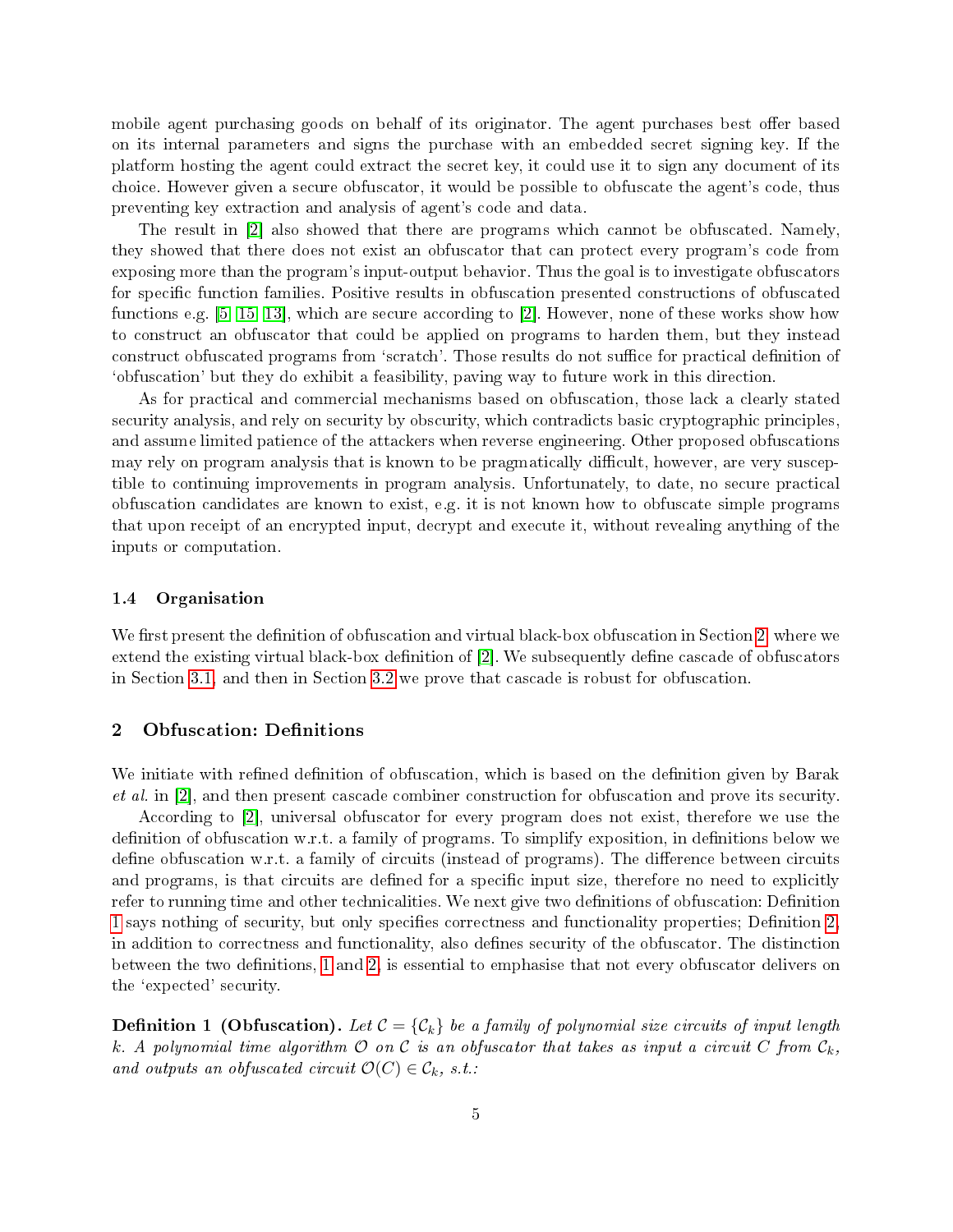- (Preserving Functionality) For every k, and every  $C \in \mathcal{C}_k$ ,  $\mathcal{O}(C)$  is a circuit that computes the same function as C.
- $-$  (Polynomial Slowdown) Obfuscated circuit  $\mathcal{O}(C)$  is roughly as efficient as a circuit C, i.e., there exists a polynomial  $p(\cdot)$ , such that for sufficiently large k's, for every  $C \in \mathcal{C}_k$  holds:  $|\mathcal{O}(C)| \leq$  $|p(|C|)|$

<span id="page-5-1"></span>**Definition 2 (Virtual Black-Box Obfuscation).** Let  $C = \{C_k\}$  be a family of polynomial size circuits of input length k. A polynomial time algorithm  $\mathcal O$  on  $\mathcal C$  is an obfuscator that takes as input a circuit C from  $\mathcal{C}_k$ , and outputs an obfuscated circuit  $\mathcal{O}(C) \in \mathcal{C}_k$ , s.t.:

- (Preserving Functionality) For every k, and every  $C \in \mathcal{C}_k$ ,  $\mathcal{O}(C)$  is a circuit that computes the same function as C.
- (Polynomial Slowdown) Obfuscated circuit  $\mathcal{O}(C)$  is roghly as efficient as a circuit C, i.e., there exists a polynomial  $p(\cdot)$ , such that for sufficiently large k's, for every  $C \in \mathcal{C}_k$  holds:  $|\mathcal{O}(C)| \leq$  $|p(|C|)|$
- $-$  (Virtual Black-Box) For every polynomial  $p(\cdot)$  and every probabilistic polynomial time algorithm A, there exists a probabilistic polynomial time simulator  $S$ , such that for all sufficiently large k's, for all  $C \in \mathcal{C}_k$ , holds:

$$
\left| \Pr[A(\mathcal{O}(C)) = 1] - \Pr[S^C(1^k) = 1] \right| < \frac{1}{p(k)}
$$

Where the probabilities are taken over the random coins of A and S.

Several comments related to above definitions are in order:

- $-$  The definition presented in  $[2]$  is a special case of virtual black-box definition given in [2,](#page-5-1) where the family of circuits  $\mathcal{C}_k$  is defined to be all the circuits.
- Defining two types of obfusctors, one w.r.t. functionality and correctness, and another that is also secure (which is also true in reality, an obfuscator can be correct, but not deliver on its security guarantees) is important for cascade combiner, which we show below, to show that it suffices for only one of the underlying obfuscators, input to the combiner, to be secure according to Definition [2,](#page-5-1) so that the cascade obfuscator results in a secure obfuscator, according to Definition [2.](#page-5-1)
- Another subtlety which should be explicitly dealt with when dening obfuscation (and cascade combiner thereof) w.r.t. family of circuits, is that the family of circuits should be closed for obfuscation and for cascade of obfuscators. Namely, upon input a circuit C from family of circuits  $\mathcal{C}_k$ , the result is an obfuscated circuit  $\mathcal{O}(C)$  which is also an element in the family  $\mathcal{C}_k$ . The obfuscated circuit  $\mathcal{O}(C)$  can thus be supplied in an input to obfuscator  $\mathcal{O}$  (since  $\mathcal{O}$  is defined for  $\mathcal{C}_k$ ) again, and will result in  $\mathcal{O}(\mathcal{O}(C))$ , which is also an element in  $\mathcal{C}_k$ . This technicality is motivated by the fact that practical obfuscators are typically written in the same language as the programs on which they are applied.

# <span id="page-5-0"></span>3 Cascade Combiner for Obfuscators: Construction

In this section we present the first robust cascade combiner for obfuscation. The combiner we construct is natural and folklore, yet was not formally defined and proved secure prior to this work. The construction of the combiner is simple yet the security is not directly implied, and needs to be explicitly proven. In addition, the proof requires our refined definition of obfuscation, given in Section [2.](#page-4-0)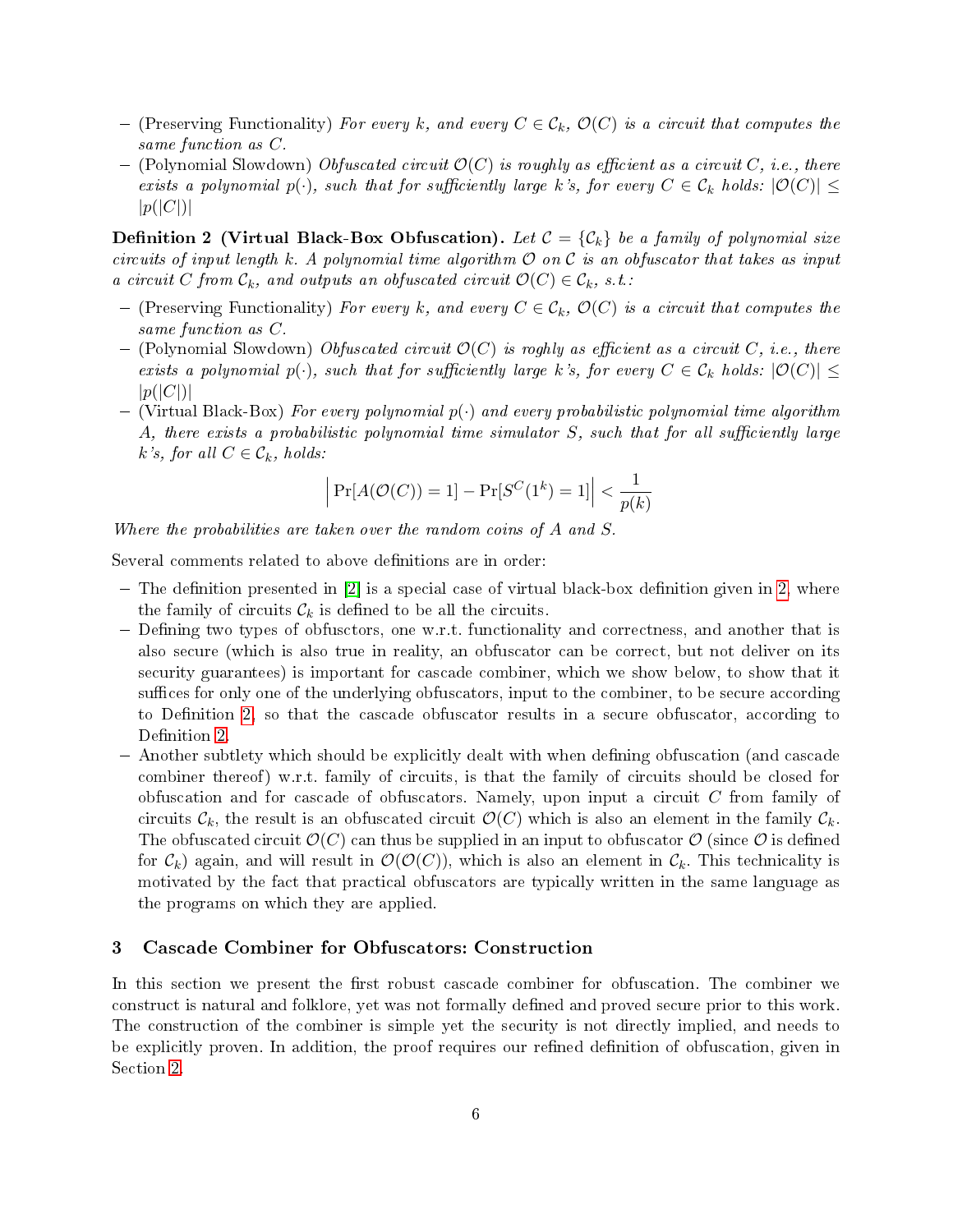### <span id="page-6-0"></span>3.1 Cascade Combiner for Obfuscation: Construction

**Definition 3** (Cascade of Obfuscators). Let  $\mathcal{O}'$  and  $\mathcal{O}''$  be two obfuscators for circuits family  $\mathcal{C}_k$ . Their cascade obfuscator  $\mathcal{O} = \mathcal{O}' \circ \mathcal{O}''$  is presented in Algorithm [1.](#page-6-2)

Algorithm 1 Construction of cascade obfuscator  $O$ . On input a circuit  $C \in \mathcal{C}_k$ ,  $\mathcal O$  first applies  $\mathcal O'$  on  $C$  and obtains  $C' \in \mathcal{C}_k$ . Then  $\mathcal O$  runs  $\mathcal O''$  on  $C'$  and as a result receives  $C'' \in \mathcal{C}_k$ ;  $\mathcal O$  outputs  $C''$ .

<span id="page-6-2"></span> $\mathcal{O}(C)$  {  $C' \leftarrow \mathcal{O}'(C)$  $C'' \leftarrow \mathcal{O}''(C')$  $\operatorname{return} C''$ }

Intuitively, the resulting combined obfuscator  $\mathcal O$  is virtual black-box secure, according to Definition [2,](#page-5-1) if at least one of the underlying obfuscators,  $\mathcal{O}'$  or  $\mathcal{O}''$ , is virtual black-box secure, i.e., satisfies the properties in Definition [2,](#page-5-1) and the other is obfuscator according to Definition [1.](#page-4-1) Assume that  $\mathcal O'$  is virtual black-box secure, then the circuit is hidden and even if the external  $\mathcal O''$  exposes it, the security relies on the security of  $\mathcal{O}'$ . A similar argument holds for  $\mathcal{O}''$ . We next, in Section [3.2,](#page-6-1) present a formal and detailed proof of the cascade construction (Algorithm [1\)](#page-6-2), and show that cascade is robust for virtual black-box obfuscation.

### <span id="page-6-1"></span>3.2 Cascade Combiner is Robust for Obfuscation: Proof

Lemma 1 (Cascade is Robust for Obfuscation) Let  $\mathcal{O}'$  and  $\mathcal{O}''$  be two obfuscators for circuits family C, the cascade  $\mathcal{O} = \mathcal{O}' \circ \mathcal{O}''$  is a virtual black-box obfuscator for circuits family C, according to Definition [2,](#page-5-1) if at least one of  $\mathcal{O}'$  or  $\mathcal{O}''$  is virtual black-box secure for  $\mathcal{C}$ .

*Proof.* In order to show that cascade is robust for obfuscators, we prove that  $\mathcal O$  satisfies the func-tionality and the security requirements in Definition [2.](#page-5-1) We first show that  $\mathcal O$  is indeed an obfuscator, i.e., satisfies the efficiency and correctness requirements in Definition [1.](#page-4-1)

Preserving Functionality: Let  $C \in \mathcal{C}_k$ . Then according to functionality requirement of  $\mathcal{O}'$ , the obfuscated circuit  $\mathcal{O}'(C) = C'$  is also an obfuscator, i.e.,  $C' \in \mathcal{C}_k$ , and has the same functionality as C. Obfuscator  $\mathcal{O}''$  also satisfies a functionality requirement, and therefore when applied on  $C'$ it produces an obfuscated circuit  $C'',$  i.e.,  $C'' = \mathcal{O}''(C'),$  such that  $C''$  is also a circuit  $C'' \in \mathcal{C}_k$ , and has the same functionality as  $C'$ . Since  $C, C'$  and  $C''$  all compute the same function, cascade obfuscator preseves the functionality of the original circuit C.

Polynomial Slow Down: Cascade obfuscator  $\mathcal O$  applies  $\mathcal O'$  on  $C$ , then  $\mathcal O''$  on  $\mathcal O'(C)$ , and outputs the result. According to definition, there exists a polynomial  $p'(\cdot)$  bounding the encoding of the obfuscated circuit  $\mathcal{O}'(C)$  (and thus its running time), and there exists a polynomial  $p''(.)$ bounding the size of  $\mathcal{O}''(\mathcal{O}'(C))$ ; composition of polynomials  $p'(\cdot)$  and  $p''(\cdot)$  is a polynomial, i.e.,  $|\mathcal{O}(C)| \leq p''(|p'(|C|)|)$ , thus  $\mathcal O$  is efficient if  $\mathcal O'$  and  $\mathcal O''$  are.

We next show that obfuscator  $\mathcal O$  is virtual black-box secure, according to Definition [2.](#page-5-1)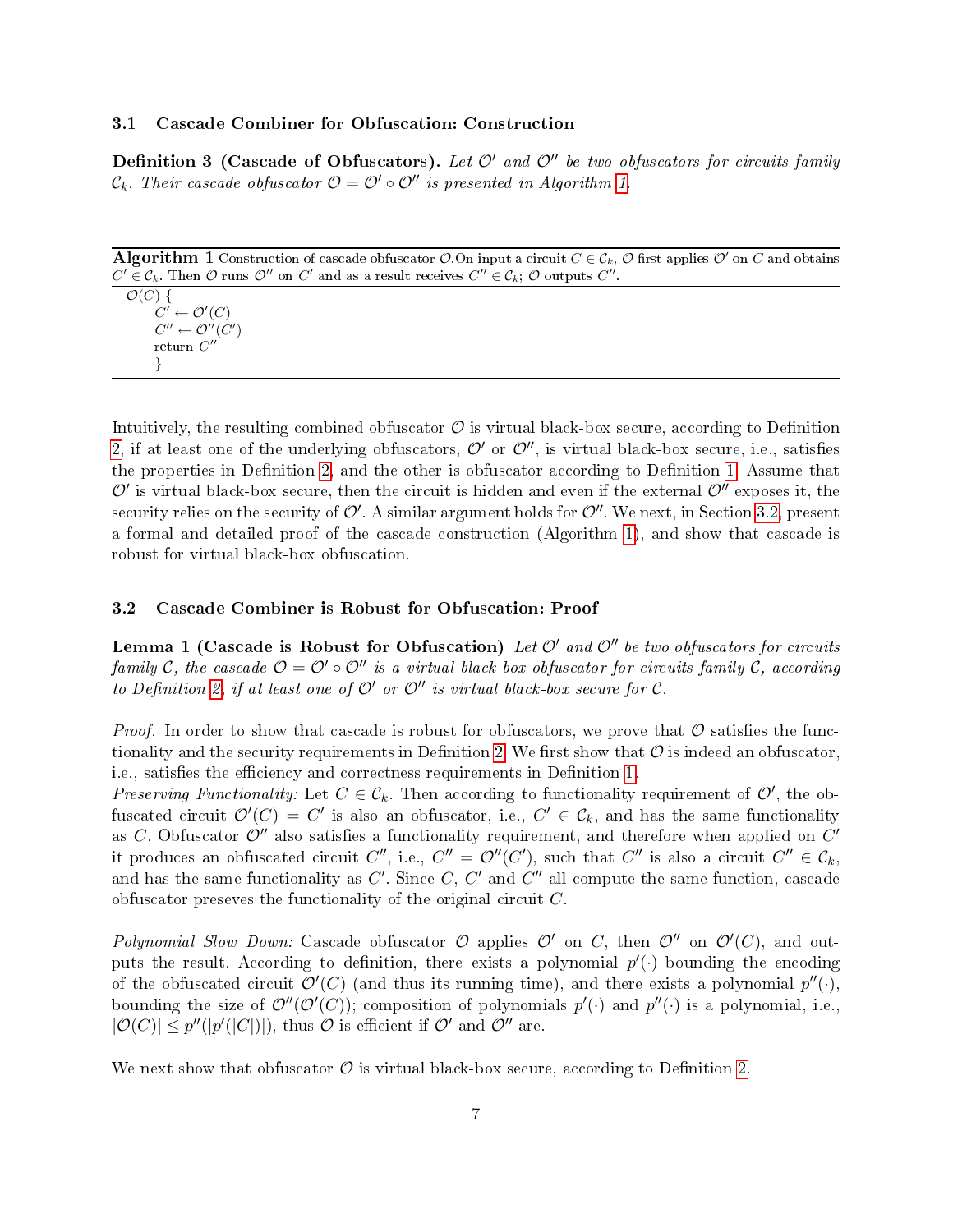Virtual Black-Box: Assume towards contradiction that there exists a PPT algorithm A and a polynomial  $p(\cdot)$ , such that for every simulator S holds:

$$
\left| \Pr[A(\mathcal{O}(C)) = 1] - \Pr[S^C(1^k) = 1] \right| \ge \frac{1}{p(k)}
$$

Given a PPT algorithm A against  $\mathcal O$  we construct PPT algorithms A' and A'' against  $\mathcal O'$  and  $\mathcal O''$ respectively, s.t. for every  $C \in \mathcal{C}_k$  holds:

<span id="page-7-0"></span>
$$
Pr[A'(\mathcal{O}'(C)) = 1] = Pr[A(\mathcal{O}(C)) = 1]
$$
\n(1)

$$
\forall C, \exists C', \ s.t. \ \Pr[A''(\mathcal{O}''(C')) = 1] = \Pr[A(\mathcal{O}(C)) = 1]
$$
\n(2)

Where C' is a result application of  $\mathcal{O}'$  on C. We prove equations [\(1\)](#page-7-0) and [\(2\)](#page-7-0) in Claims [2](#page-7-1) and [3.](#page-7-2) We then show, in Claims [4,](#page-7-3) and [5,](#page-8-4) that there do not exist simulators  $S'$  and  $S''$  for  $A'$  and  $A''$ respectively. Namely, given  $S'$  (respectively  $S'$ ) we show how to construct a simulator  $S$  for  $A$ , thus obtaining:

$$
\Pr[S^{'}C(1^k) = 1] = \Pr[S^C(1^k) = 1]
$$
\n(3)

<span id="page-7-4"></span>
$$
\Pr[S''^{C'}(1^k) = 1] = \Pr[S^{C'}(1^k) = 1]
$$
\n(4)

However, existence of a simulator S for A contradicts the initial assumption, that there does not exist a simulator for  $A$ . More specifically, if there exists an  $A$  for which no simulator exists, we can use it to construct  $A'$  and  $A''$  against  $\mathcal{O}'$  and  $\mathcal{O}''$ . Thus the advantage of  $A'$  and  $A''$  over  $S'$  and  $S''$ respectively, is equivalent to the advantage of  $A$  over  $S$ :

$$
\left| \Pr[A'(\mathcal{O}'(C)) = 1] - \Pr[S'^C(1^k) = 1] \right| = \left| \Pr[A(\mathcal{O}(C)) = 1] - \Pr[S^C(1^k) = 1] \right| \tag{5}
$$

$$
\left| \Pr[A''(\mathcal{O}''(C')) = 1] - \Pr[S''^{C'}(1^k) = 1] \right| = \left| \Pr[A(\mathcal{O}(C)) = 1] - \Pr[S^{C}(1^k) = 1] \right| \tag{6}
$$

Therefore, cascade is robust for virtual black-box obfuscation, and  $\mathcal O$  is a secure obfuscator.  $\square$ 

<span id="page-7-1"></span>Claim 2 Given a PPT algorithm A, there exists a PPT algorithm  $A'$ , s.t., for infinitely many k's equation [1](#page-7-0) holds.

*Proof.* Let A be a PPT algorithm against  $O$ . We use A to construct A'. The algorithm  $A'$ , in Algo-rithm [2,](#page-8-5) will receive an obfuscated program  $\mathcal{O}'(C)$ , and will emulate the execution of A providing it with  $\mathcal{O}''(\mathcal{O}'(C))$  and will output whatever  $A$  outputs. Since  $A'$  applies  $\mathcal{O}''$  on  $\mathcal{O}'(C)$  and invokes A with the resulting program, it is efficient if A is efficient, and achieves the same probability as  $A$ , i.e., Equation [1](#page-7-0) holds.  $\square$ 

<span id="page-7-2"></span>Claim 3 Given a PPT algorithm A, there exists a PPT algorithm  $A''$ , s.t., for infinitely many k's equation [2](#page-7-0) holds.

<span id="page-7-3"></span>*Proof.* Let A be a PPT algorithm against  $\mathcal O$ . We use A to construct  $A''$ . The algorithm  $A''$ , in Algorithm [2,](#page-8-5) will receive an obfuscated program  $\mathcal{O}''(\mathcal{O}'(C))$ , will invoke A with  $\mathcal{O}''(\mathcal{O}'(C))$  and will output whatever A outputs. Since  $A''$  only invokes A, it is efficient if A is efficient, and achieves the same probability as  $A$ , i.e., Equation [2](#page-7-0) holds.  $\square$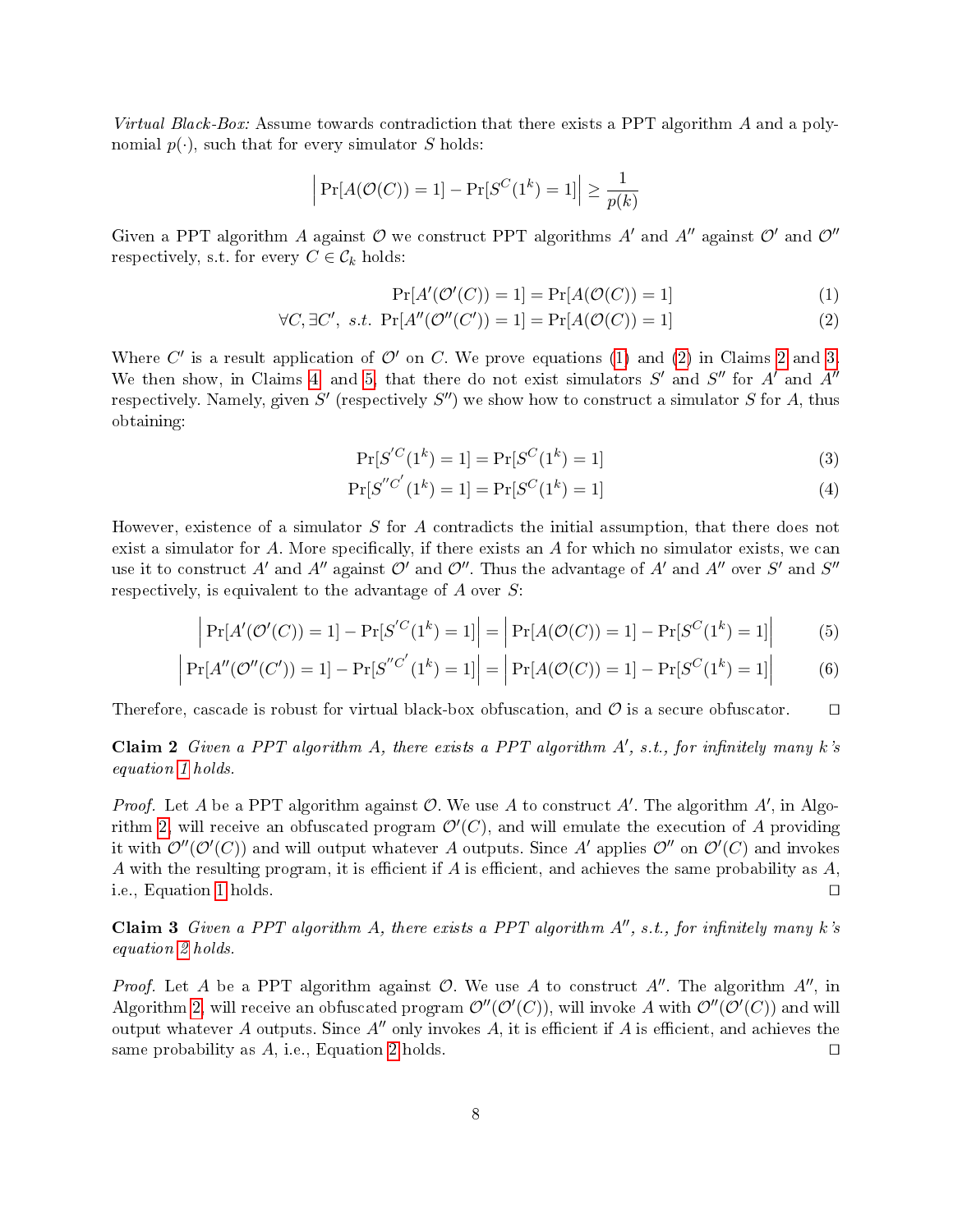Algorithm  $2$  Given an algorithm  $A$  against  $\mathcal{O},$  we construct algorithms  $A'$  and  $A''$ , against  $\mathcal{O}'$  and  $\mathcal{O}''$  respectively, that achieve the same advantage as A.

<span id="page-8-5"></span>

| $A'(C' = \mathcal{O}'(C))$ {       | $A''(C'' = \mathcal{O}''(\mathcal{O}'(C)))$ { |
|------------------------------------|-----------------------------------------------|
| $C'' \leftarrow \mathcal{O}''(C')$ | return $A(C'')$                               |
| return $A(C'')$                    |                                               |
|                                    |                                               |

Claim 4 Given a PPT simulator  $S'$  there exists a PPT simulator  $S$  such that Equation [3](#page-7-4) holds.

Proof. Let  $S'$  be a PPT simulator for which  $A'$  cannot achieve a non-negligible advantage against  $\mathcal{O}'$ . We use S' to construct S, such that A will not be able to achieve non-negligible advantage against S contradicting the assumption. The algorithm S is given access to C, it simply invokes  $S'$ and provides it with an oracle access to C, in Algorithm [3.](#page-8-6) For each input query of  $S', S$  queries  $C$ and returns the result to  $S'$ , precisely simulating the real execution to  $S'$ ; thus Equation [3](#page-7-4) holds.  $\Box$ 

<span id="page-8-4"></span>Claim 5 Given a PPT simulator  $S''$  there exists a PPT simulator  $S$  such that Equation [4](#page-7-4) holds.

*Proof.* Let  $S''$  be a PPT simulator for which  $A''$  cannot achieve a non-negligible advantage against  $\mathcal{O}'$ . We use  $S''$  to construct S such that A will not be able to achieve non-negligible advantage against S contradicting the assumption. The algorithm S is given access to C, it invokes  $S''$  and provides it with an oracle access to  $C$ , in Algorithm [3.](#page-8-6) For each input query of  $S''$ ,  $S$  queries  $C$  and returns the result to S', precisely simulating the real execution to S'; thus Equation [4](#page-7-4) holds.  $\square$ 

Note that the simulator  $S$  is implemented identically when using  $S'$  or  $S''$ . This is due to the fact that the simulator S obtains an oracle access to C, and has to simulate execution for S' and S'', which receive an oracle access to  $C$  and  $C'$ . Yet according to definition of obfuscator, the functionality is preserved, thus all S should do, is query its own oracle upon requests from  $S'$  (resp.  $S'$ ) and return the responses as is.

Algorithm 3 Given a simulator  $S'$  (respectively,  $S'$ ) we show how to construct  $S$  that will achieve the same advantage when given a black-box access to C.

<span id="page-8-6"></span>

| $S^C(1^k)$                   | $C^{C}$ (1 <sup>k</sup> )<br>l T<br>N |
|------------------------------|---------------------------------------|
| return $S^{^{\prime}C}(1^k)$ | return $S''^{C'}(1^k)$                |
|                              |                                       |

## References

- <span id="page-8-1"></span>[1] Joy Algesheimer, Christian Cachin, Jan Camenisch, and Gunter Karjoth. Cryptographic security for mobile code. In SP '01: Proceedings of the 2001 IEEE Symposium on Security and Privacy, page 2, Washington, DC, USA, 2001. IEEE Computer Society.
- <span id="page-8-0"></span>[2] Boaz Barak, Oded Goldreich, Russell Impagliazzo, Steven Rudich, Amit Sahai, Salil Vadhan, and Ke Yang. On the (im)possibility of obfuscating programs. In CRYPTO '01: Proceedings of the 21st Annual International Cryptology Conference on Advances in Cryptology, London, UK, 2001. Springer-Verlag. ISBN 3-540-42456-3.
- <span id="page-8-3"></span>[3] D. Boneh and X. Boyen. On the impossibility of efficiently combining collision resistant hash functions.
- <span id="page-8-2"></span>[4] Christian Cachin, Jan Camenisch, Joe Kilian, and Joy Muller. One-round secure computation and secure autonomous mobile agents. In Automata, Languages and Programming, pages 512-523, 2000. URL [citeseer.](citeseer.ist.psu.edu/article/cachin00oneround.html) [ist.psu.edu/article/cachin00oneround.html.](citeseer.ist.psu.edu/article/cachin00oneround.html)